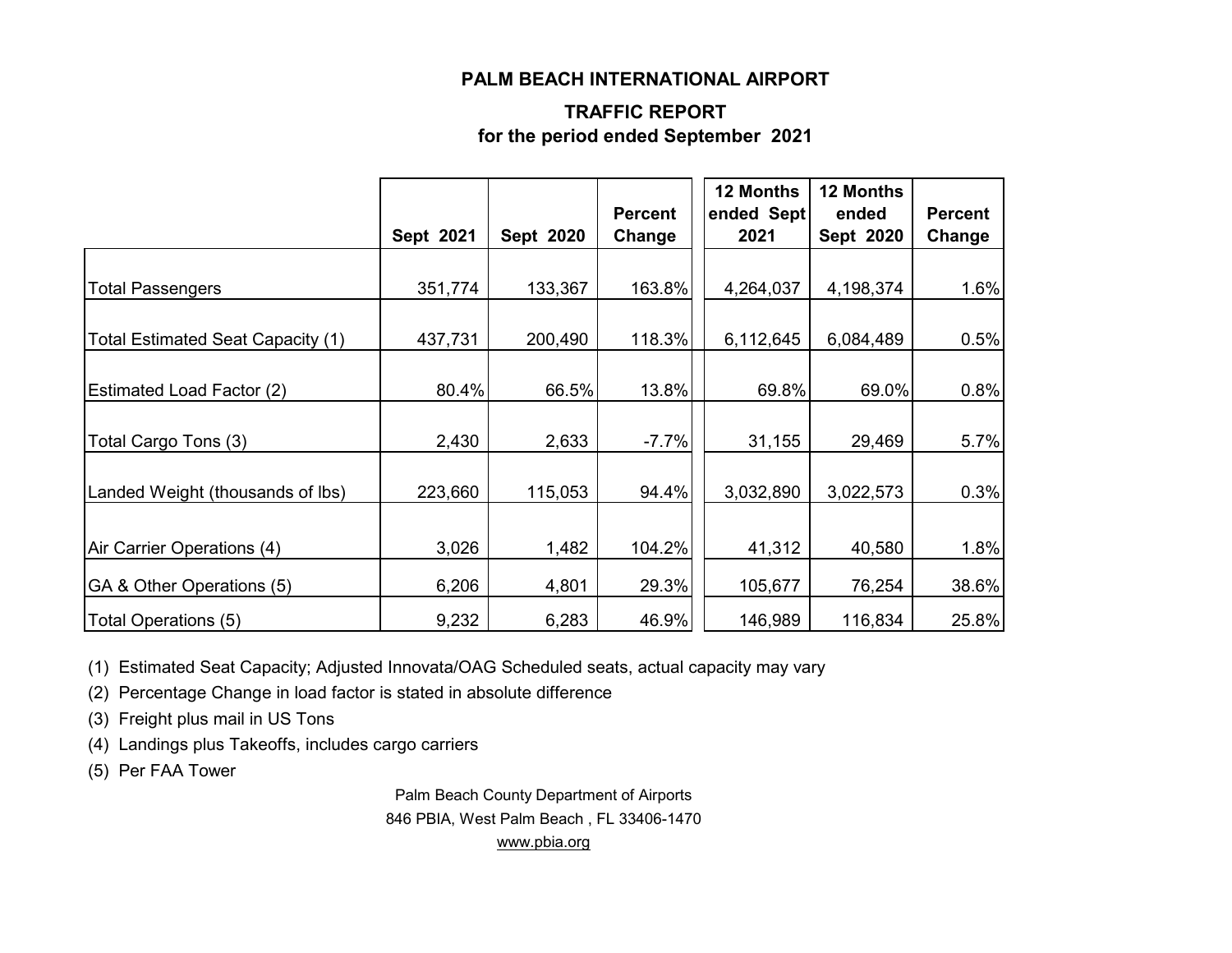## **PALM BEACH INTERNATIONAL AIRPORT**

# **ENPLANEMENT TRAFFIC REPORT for the period ended September 2021**

## **Airline Percentage of Market**

|                                  | Sept 2021  |          | <b>12 Months ended</b><br>Sept 2021 |
|----------------------------------|------------|----------|-------------------------------------|
|                                  | Enplaned   | Market   | Enplaned<br>Market                  |
|                                  | Passengers | Share    | Share<br>Passengers                 |
| <b>Total Enplaned Passengers</b> | 174,849    | 100.00%  | 100.00%<br>2,137,960                |
| Delta Air Lines                  | 44,627     | 25.52%   | 477,173<br>22.32%                   |
| JetBlue Airways                  | 43,150     | 24.68%   | 510,725<br>23.89%                   |
| <b>American Airlines</b>         | 42,134     | 24.10%   | 529,117<br>24.75%                   |
| United                           | 19,283     | 11.03%   | 290,281<br>13.58%                   |
| Southwest Airlines               | 14,256     | 8.15%    | 185,965<br>8.70%                    |
| <b>Frontier Airlines</b>         | 4,969      | 2.84%    | 55,317<br>2.59%                     |
| Allegiant Air, LLC               | 3,773      | 2.16%    | 44,816<br>2.10%                     |
| <b>Spirit Airlines</b>           | 2,134      | 1.22%    | 1.81%<br>38,654                     |
| <b>Bahamasair</b>                | 386        | 0.22%    | 0.17%<br>3,679                      |
| Sun Country, Inc. a Minnesota    | 137        | 0.08%    | 0.07%<br>1,576                      |
| <b>Swift Air</b>                 |            | $0.00\%$ | 0.02%<br>447                        |
| Air Canada                       |            | $0.00\%$ | 210<br>0.01%                        |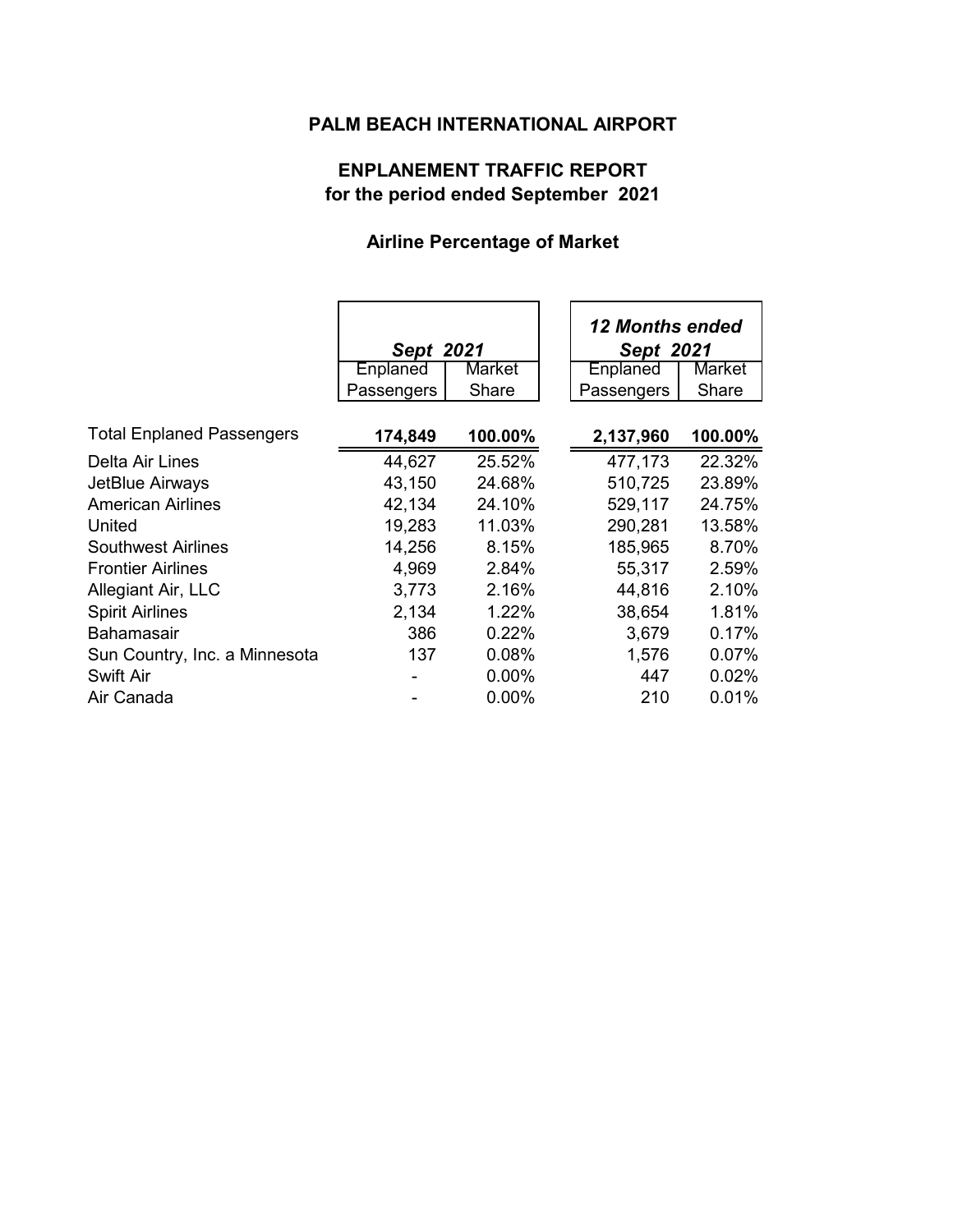# **PALM BEACH INTERNATIONAL AIRPORT**

# **TRAFFIC REPORT for the period ended September 2021**

# **Change in Enplanements by Airline**

|                                  | Sept 2021  | Sept 2020  |         | <b>Change in Month to</b><br><b>Month enplanements</b> |  |
|----------------------------------|------------|------------|---------|--------------------------------------------------------|--|
|                                  | Enplaned   | Enplaned   |         | Percentage                                             |  |
|                                  | Passengers | Passengers | Change  | Change                                                 |  |
| <b>Total Enplaned Passengers</b> | 174,849    | 66,893     | 107,956 | 161.4%                                                 |  |
| <b>Delta Air Lines</b>           | 44,627     | 15,914     | 28,713  | 180.4%                                                 |  |
| JetBlue Airways                  | 43,150     | 7,465      | 35,685  | 478.0%                                                 |  |
| <b>American Airlines</b>         | 42,134     | 26,884     | 15,250  | 56.7%                                                  |  |
| United                           | 19,283     | 6,250      | 13,033  | 208.5%                                                 |  |
| <b>Southwest Airlines</b>        | 14,256     | 7,398      | 6,858   | 92.7%                                                  |  |
| <b>Frontier Airlines</b>         | 4,969      | 1,339      | 3,630   | 271.1%                                                 |  |
| Allegiant Air, LLC               | 3,773      | 1,643      | 2,130   | 129.6%                                                 |  |
| <b>Spirit Airlines</b>           | 2,134      |            | 2,134   | n/a                                                    |  |
| <b>Bahamasair</b>                | 386        |            | 386     | n/a                                                    |  |
| Sun Country, Inc. a Minnesota    | 137        |            | 137     | n/a                                                    |  |